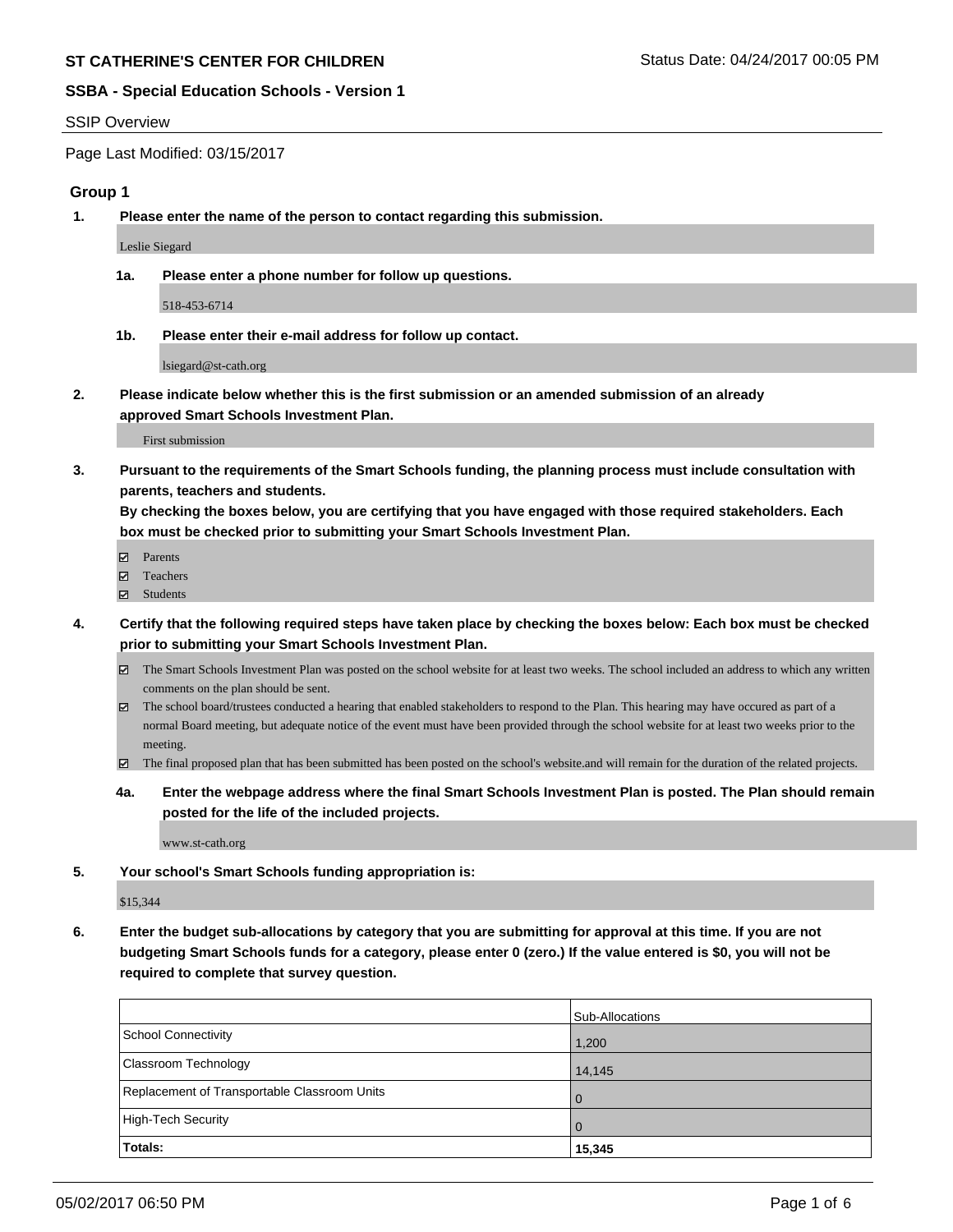### School Connectivity

No

Page Last Modified: 03/13/2017

# **Group 1**

**1. Describe how you intend to use Smart Schools funds for high-speed broadband and/or wireless connectivity projects in school buildings.**

The R&E May School currently has limited wireless capability that does not reach the entire school footprint. Upgrading the wireless with updated routers will enable wireless capability throughout the school with faster response.

**2. Describe how the school plans to use digital connectivity and technology to improve teaching and learning.**

Part of this grant is funding the purchase of Chromebooks. These devices connect to the internet wirelessly. The addition of these devices will strain the current wireless capability and, in some areas, will not be able to access the internet as wireless does not reach the entire school footprint. The upgraded wireless capability will allow the Chromebooks to function throughout the school.

- **3. Does your School Connectivity project require new construction or substantially altered space and result in capitalized cost in excess of \$100,000?**
- **4. If you are submitting an allocation for School Connectivity complete this table. Note that the calculated Total at the bottom of the table must equal the Total allocation for this category that you entered in the SSIP Overview overall budget.**

|                                            | Sub-Allocation |
|--------------------------------------------|----------------|
| Network/Access Costs                       | 1,200          |
| <b>Outside Plant Costs</b>                 | (No Response)  |
| School Internal Connections and Components | (No Response)  |
| <b>Professional Services</b>               | (No Response)  |
| Testing                                    | (No Response)  |
| <b>Other Upfront Costs</b>                 | (No Response)  |
| <b>Other Costs</b>                         | (No Response)  |
| Totals:                                    | 1,200          |

**5. Please detail the type, quantity, per unit cost and total cost of the eligible items under each sub-category. This is especially important for any expenditures listed under the "Other" category. All expenditures must be eligible for tax-exempt financing to be reimbursed with Smart Schools funds. Sufficient detail must be provided so that we can verify this is the case. If you have any questions, please contact us directly through smartschools@nysed.gov. Add rows under each sub-category for additional items, as needed.**

| Select the allowable expenditure | Item to be purchased            | <b>Quantity</b> | Cost per Item | <b>Total Cost</b> |
|----------------------------------|---------------------------------|-----------------|---------------|-------------------|
| type.                            |                                 |                 |               |                   |
| Repeat to add another item under |                                 |                 |               |                   |
| each type.                       |                                 |                 |               |                   |
| Network/Access Costs             | TP-Link AC5400 wireless routers |                 | 300           | 1.200             |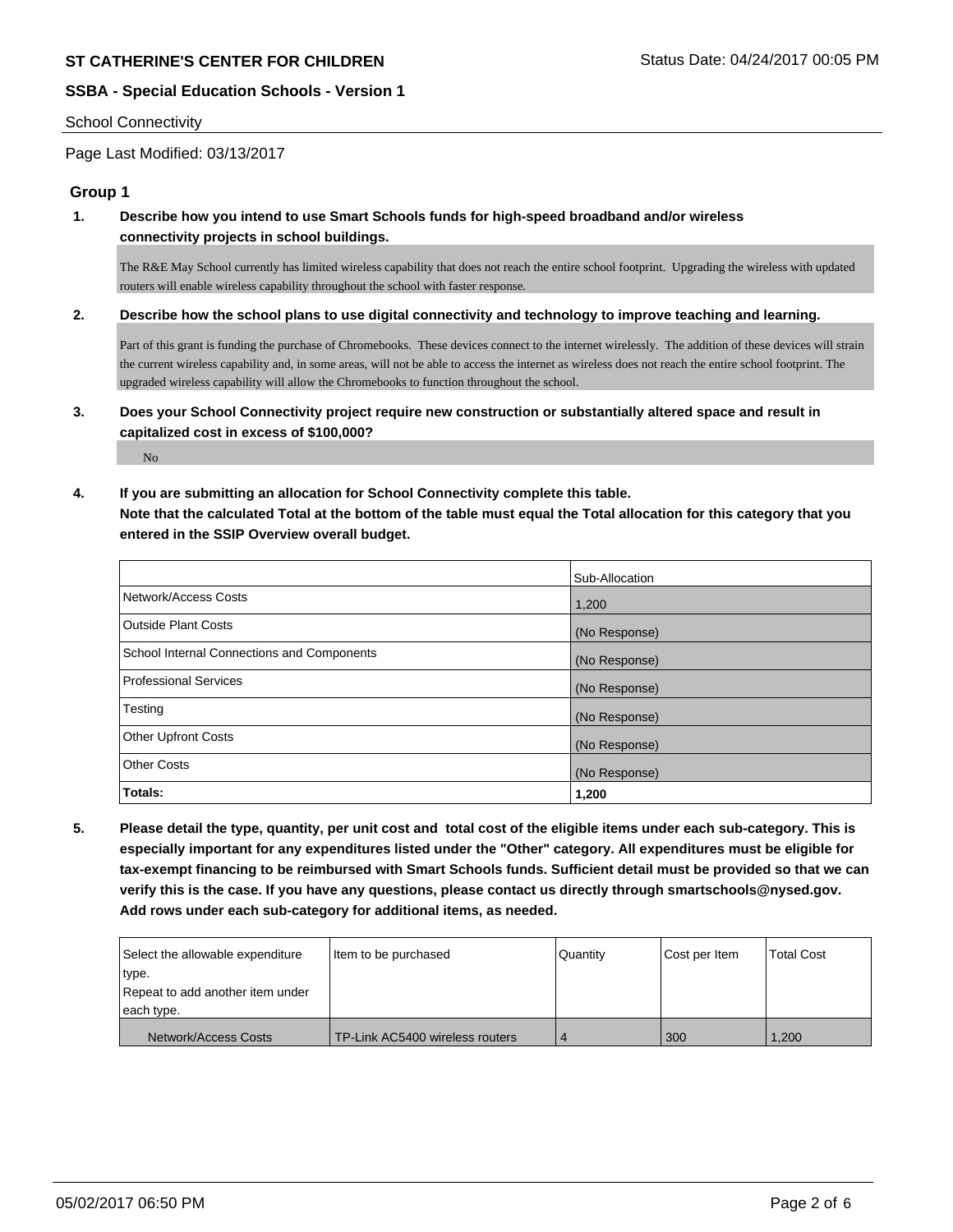Classroom Learning Technology Equipment (Devices)

Page Last Modified: 03/13/2017

# **Group 1**

#### **1. Describe the devices you intend to purchase and their compatibility with existing or planned platforms or systems.**

Smart School Funds will be used to enhance and promote 21st century teaching and learning through the purchase of:

Chromebooks: Chromebooks are a new type of computer designed to help students and teachers get things done faster and easier. They run Chrome OS, an operating system that provides the best of Google apps, has built-in security, easy central management capabilities and other features that make them an improvement on traditional computers. Chromebooks were built to facilitate sharing among students and are designed such that any Chromebook device can be picked up and signed into for a completely personalized and secure learning experience. Chromebooks access the internet wirelessly and are very mobile.

MobiLab Smart Charge Cart: As classrooms continue to experience the technology revolution it has become evident that students and teachers need more than just a device. Mobile carts are essential to the safety and mobility of multiple devices in any school. The MobiLap Smart Charge Cart is practical with slide-out shelves that make placing and pulling devices much easier and safer. This cart has been designed with smart charge technology which protects and monitors devices at the time of charge.

As the Chromebooks will work off the school wifi, upgrade and expansion of this technology is necessary. This will be a minor expense and is included in the School Connectivity section.

Also planned is an upgrade of the classroom desktop units. Updating desktop units to the latest technology offers students a more mainstream learning experience, thus preparing them for a return to a traditional school and learning environment.

The planned purchases are easily integrated into platforms and systems currently in place making them readily available to all students and staff.

### **2. Describe how the proposed technology purchases will improve teaching and learning inside or outside of the classroom.**

The diverse student population served at St Catherine's Center for Children includes students between the ages of 5 and 13 who are classified with an Emotional Disturbance, Other Health Impairment, Multiple Disabilities, Intellectual Disability and/or Autism. Since many students with such disabilities struggle with traditional reading and writing strategies, St Catherine's seeks to provide intuitive technology that will help students excel both in and out of the classroom. In thinking of the best solution for our students, St Catherine's realizes that touch screen devices are easier for all to use, especially for our youngest students. Chromebooks will allow students at St Catherine's to work independently and learn more. As the students become more facile with technology the transition to desktop units will progress. It is therefore essential that the desktop units have the same level of software. The implementation of updated technology will enhance learning both inside and outside the classroom as students at St Catherine's will have a hands on approach to a wide array of learning possibilities that best meet their individual needs.

**3. To ensure the sustainability of technology purchases made with Smart Schools funds, schools must have a plan to maintain and support technology purchases reimbursed with Smart Schools funds. This sustainability plan should support recurring costs of use that are ineligible for Smart Schools funding such as device maintenance, technical support, Internet and wireless fees, maintenance of hotspots, staff professional development, building maintenance and the replacement of incidental items.**

By checking this box, you certify that the school has a sustainability plan as described above.

**4. Schools must ensure that devices purchased with Smart Schools funds will be distributed, prepared for use, maintained and supported appropriately. Schools must maintain detailed device inventories in accordance with generally accepted accounting principles.**

By checking this box, you certify that the school has a distribution and inventory management plan and system in place.

- **5. Schools must contact the SUNY/CUNY teacher preparation program that supplies the largest number of the its new teachers to request advice on innovative uses and best practices at the intersection of pedagogy and educational technology.**
	- $\boxtimes$  By checking this box, you certify that you have contacted the SUNY/CUNY teacher preparation program that supplies the largest number of your new teachers to request advice on these issues.

### **5a. Please enter the name of the SUNY or CUNY Institution that you contacted.**

University at Albany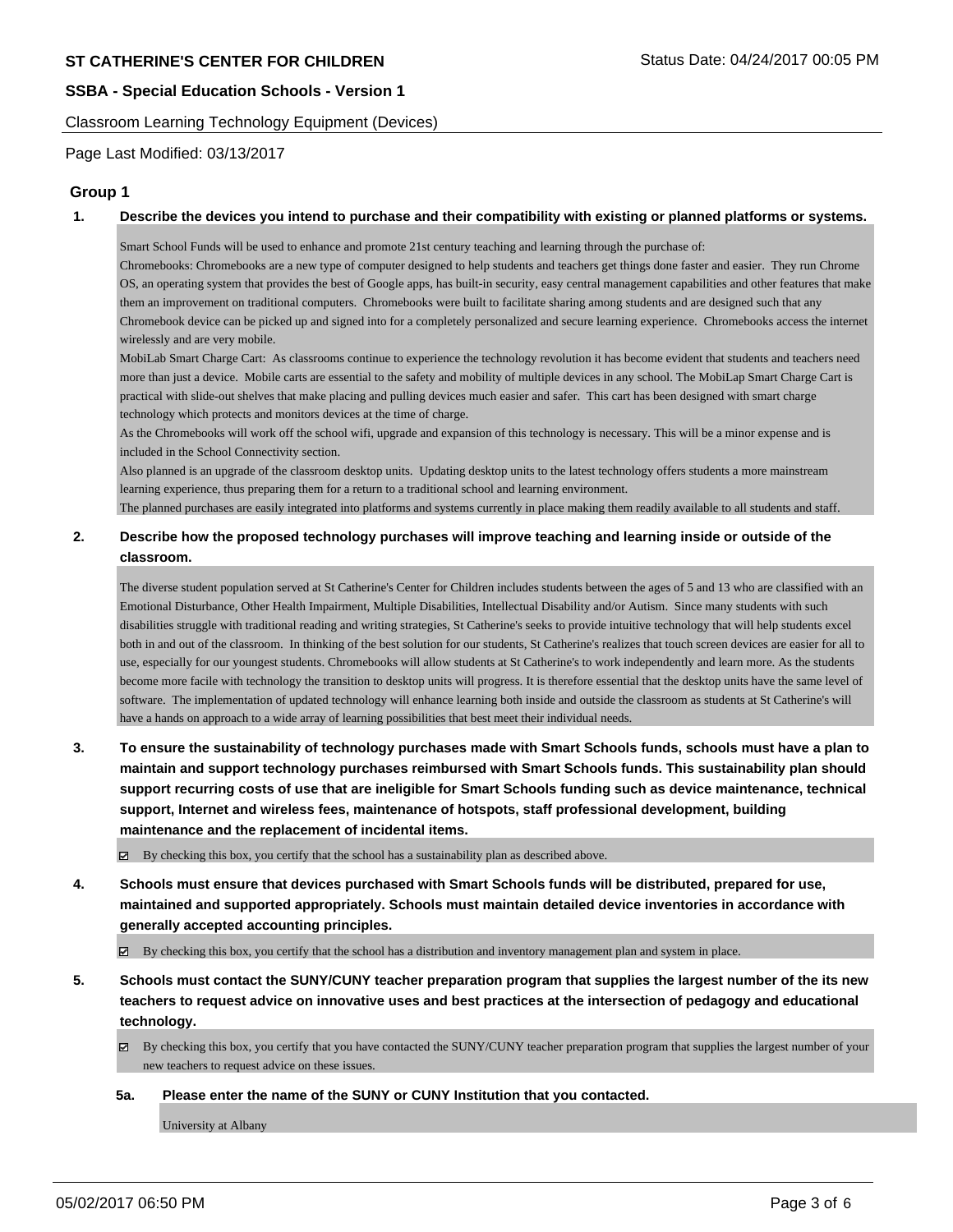# **ST CATHERINE'S CENTER FOR CHILDREN** STRANGER STATUS Date: 04/24/2017 00:05 PM

# **SSBA - Special Education Schools - Version 1**

Classroom Learning Technology Equipment (Devices)

Page Last Modified: 03/13/2017

**5b. Enter the primary Institution phone number.**

518-442-4988

**5c. Enter the name of the contact person with whom you consulted and/or will be collaborating with on innovative uses of technology and best practices.**

Kristine Smith

**6. If you are submitting an allocation for Classroom Educational Technology, complete this table. Note that the calculated Total at the bottom of the table must equal the Total allocation for this category that you entered in the SSIP Overview overall budget.**

|                          | Sub-Allocation |
|--------------------------|----------------|
| Interactive Whiteboards  | (No Response)  |
| Computer Servers         | (No Response)  |
| <b>Desktop Computers</b> | 4,558          |
| Laptop Computers         | (No Response)  |
| <b>Tablet Computers</b>  | 9,587          |
| Other Costs              | (No Response)  |
| Totals:                  | 14,145         |

**7. Please detail the type, quantity, per unit cost and total cost of the eligible items under each sub-category. This is especially important for any expenditures listed under the "Other" category. All expenditures must be capital bond eligible to be reimbursed with Smart Schools funds. If you have any questions, please contact us directly through smartschools@nysed.gov.**

**Add rows under each sub-category for additional items, as needed.**

| Select the allowable expenditure | Item to be purchased                                                                  | Quantity | Cost per Item | <b>Total Cost</b> |
|----------------------------------|---------------------------------------------------------------------------------------|----------|---------------|-------------------|
| type.                            |                                                                                       |          |               |                   |
| Repeat to add another item under |                                                                                       |          |               |                   |
| each type.                       |                                                                                       |          |               |                   |
| <b>Laptop Computers</b>          | Mobilab bundle - 30 chromebooks<br>w/mgmt console & 3 yr CDI warranty+<br>charge cart | 30       | 320           | 9,586             |
| <b>Desktop Computers</b>         | HP desktop                                                                            | 10       | 455           | 4,559             |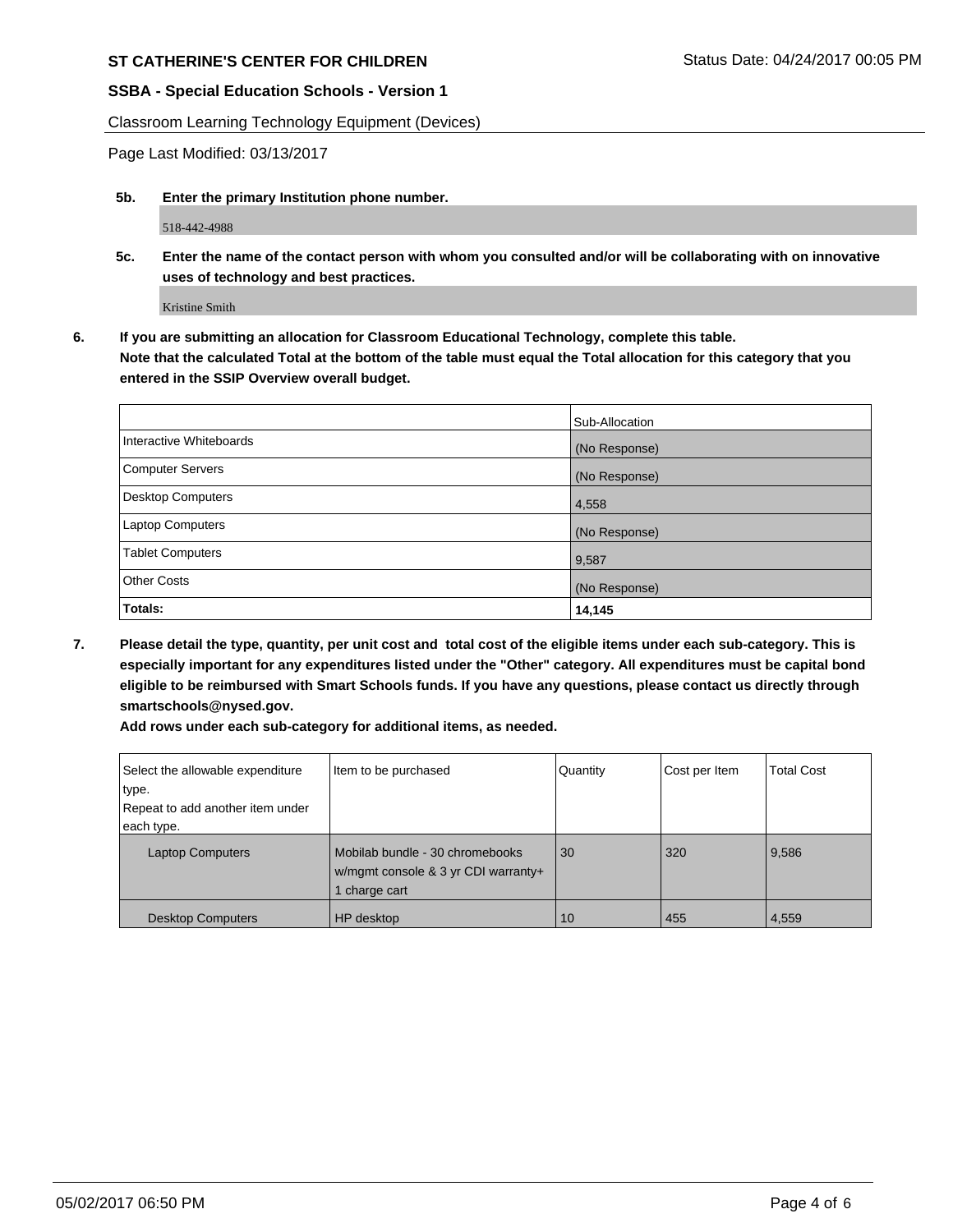Replace/Modernize Transportable Classrooms

Page Last Modified: 03/13/2017

# **Group 1**

**1. Describe the school's plan to construct, enhance or modernize education facilities to provide high-quality instructional space by replacing transportable classrooms.**

(No Response)

**2. Does your Classroom Trailer project require new construction or substantially altered space and result in capitalized cost in excess of \$100,000?**

(No Response)

**3. If you have made an allocation for Replace Transportable Classrooms, complete this table. Note that the calculated Total at the bottom of the table must equal the Total allocation for this category that you entered in the SSIP Overview overall budget.**

|                                                | Sub-Allocation |
|------------------------------------------------|----------------|
| Construct New Instructional Space              | (No Response)  |
| Enhance/Modernize Existing Instructional Space | (No Response)  |
| <b>Other Costs</b>                             | (No Response)  |
| <b>Totals:</b>                                 |                |

**4. Please detail the type, quantity, per unit cost and total cost of the eligible items under each sub-category. This is especially important for any expenditures listed under the "Other" category. All expenditures must be capital bond eligible to be reimbursed with Smart Schools funds. If you have any questions, please contact us directly through smartschools@nysed.gov.**

**Add rows under each sub-category for additional items, as needed.**

| Select the allowable expenditure | Item to be purchased | Quantity      | Cost per Item | <b>Total Cost</b> |
|----------------------------------|----------------------|---------------|---------------|-------------------|
| type.                            |                      |               |               |                   |
| Repeat to add another item under |                      |               |               |                   |
| each type.                       |                      |               |               |                   |
| (No Response)                    | (No Response)        | (No Response) | (No Response) | (No Response)     |